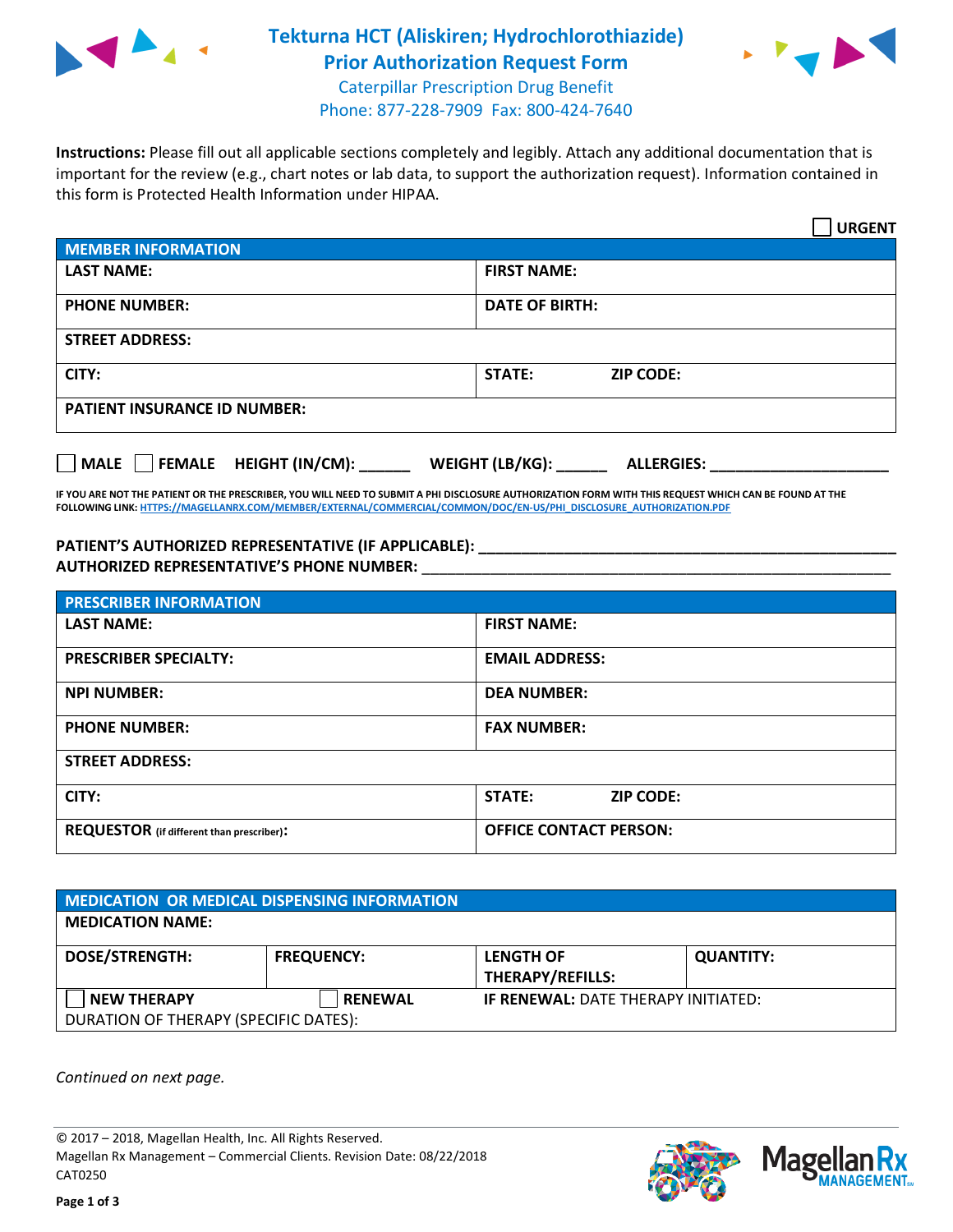



| <b>MEMBER'S LAST NAME:</b>                                                                                                                                                                                                                                                                                                                                                                                                                                                                                                             | <b>MEMBER'S FIRST NAME:</b>                                                                                                                                                                                                                                                                                                                                                                                                                   |                                                       |
|----------------------------------------------------------------------------------------------------------------------------------------------------------------------------------------------------------------------------------------------------------------------------------------------------------------------------------------------------------------------------------------------------------------------------------------------------------------------------------------------------------------------------------------|-----------------------------------------------------------------------------------------------------------------------------------------------------------------------------------------------------------------------------------------------------------------------------------------------------------------------------------------------------------------------------------------------------------------------------------------------|-------------------------------------------------------|
|                                                                                                                                                                                                                                                                                                                                                                                                                                                                                                                                        | 1. HAS THE PATIENT TRIED ANY OTHER MEDICATIONS FOR THIS CONDITION?                                                                                                                                                                                                                                                                                                                                                                            | YES (if yes, complete below)<br><b>NO</b>             |
| <b>MEDICATION/THERAPY (SPECIFY</b><br>DRUG NAME AND DOSAGE):                                                                                                                                                                                                                                                                                                                                                                                                                                                                           | <b>DURATION OF THERAPY (SPECIFY</b><br>DATES):                                                                                                                                                                                                                                                                                                                                                                                                | <b>RESPONSE/REASON FOR</b><br><b>FAILURE/ALLERGY:</b> |
| <b>2. LIST DIAGNOSES:</b>                                                                                                                                                                                                                                                                                                                                                                                                                                                                                                              |                                                                                                                                                                                                                                                                                                                                                                                                                                               | <b>ICD-10:</b>                                        |
| PRIOR AUTHORIZATION.<br><b>Clinical Information:</b>                                                                                                                                                                                                                                                                                                                                                                                                                                                                                   | 3. REQUIRED CLINICAL INFORMATION: PLEASE PROVIDE ALL RELEVANT CLINICAL INFORMATION TO SUPPORT A<br>Has the patient had an inadequate response, intolerance, or contraindication to an ACE inhibitor (e.g., enalapril,                                                                                                                                                                                                                         |                                                       |
| ARB:                                                                                                                                                                                                                                                                                                                                                                                                                                                                                                                                   | lisinopril, ramipril) or an ARB (e.g. candesartan, irbesartan, olmesartan)? □ Yes □ No<br>If no, please provide rationale (if applicable) explaining why the patient is unable to take an ACE inhibitor or an                                                                                                                                                                                                                                 |                                                       |
| If yes, please select:<br>$\Box$ Alpha-2 adrenergic blockers (e.g., doxazosin, prazosin, terazosin)<br>□ Beta-blockers (e.g., atenolol, labetalol, metoprolol)<br>□ Calcium Channel Blockers (e.g., amlodipine, felodipine, verapamil)<br>$\Box$ Central alpha-agonists (e.g., clonidine, guanfacine, methyldopa)<br>$\Box$ Direct vasodilators (e.g., hydralazine, minoxidil)<br>□ Diuretics (e.g., furosemide, metolazone, spironolactone)<br>$\Box$ Peripheral adrenergic antagonists (e.g., guanadrel, reserpine)<br>drug classes: | Has the patient tried and had an inadequate response, intolerance, or contraindication to at least TWO other<br>antihypertensive agents within two of the following drug classes? $\Box$ Yes $\Box$ No<br>If no, please provide rationale (if applicable) explaining why the patient is unable to take medication from the listed                                                                                                             |                                                       |
| physician feels is important to this review?                                                                                                                                                                                                                                                                                                                                                                                                                                                                                           | Are there any other comments, diagnoses, symptoms, medications tried or failed, and/or any other information the                                                                                                                                                                                                                                                                                                                              |                                                       |
| information is received.                                                                                                                                                                                                                                                                                                                                                                                                                                                                                                               | Please note: Not all drugs/diagnosis are covered on all plans. This request may be denied unless all required<br>ATTESTATION: I attest the information provided is true and accurate to the best of my knowledge. I understand that<br>the Health Plan, insurer, Medical Group or its designees may perform a routine audit and request the medical<br>information necessary to verify the accuracy of the information reported on this form. |                                                       |
| © 2017 - 2018, Magellan Health, Inc. All Rights Reserved.<br>Magellan Rx Management - Commercial Clients. Revision Date: 08/22/2018<br>CAT0250                                                                                                                                                                                                                                                                                                                                                                                         |                                                                                                                                                                                                                                                                                                                                                                                                                                               | <b>Mage</b>                                           |